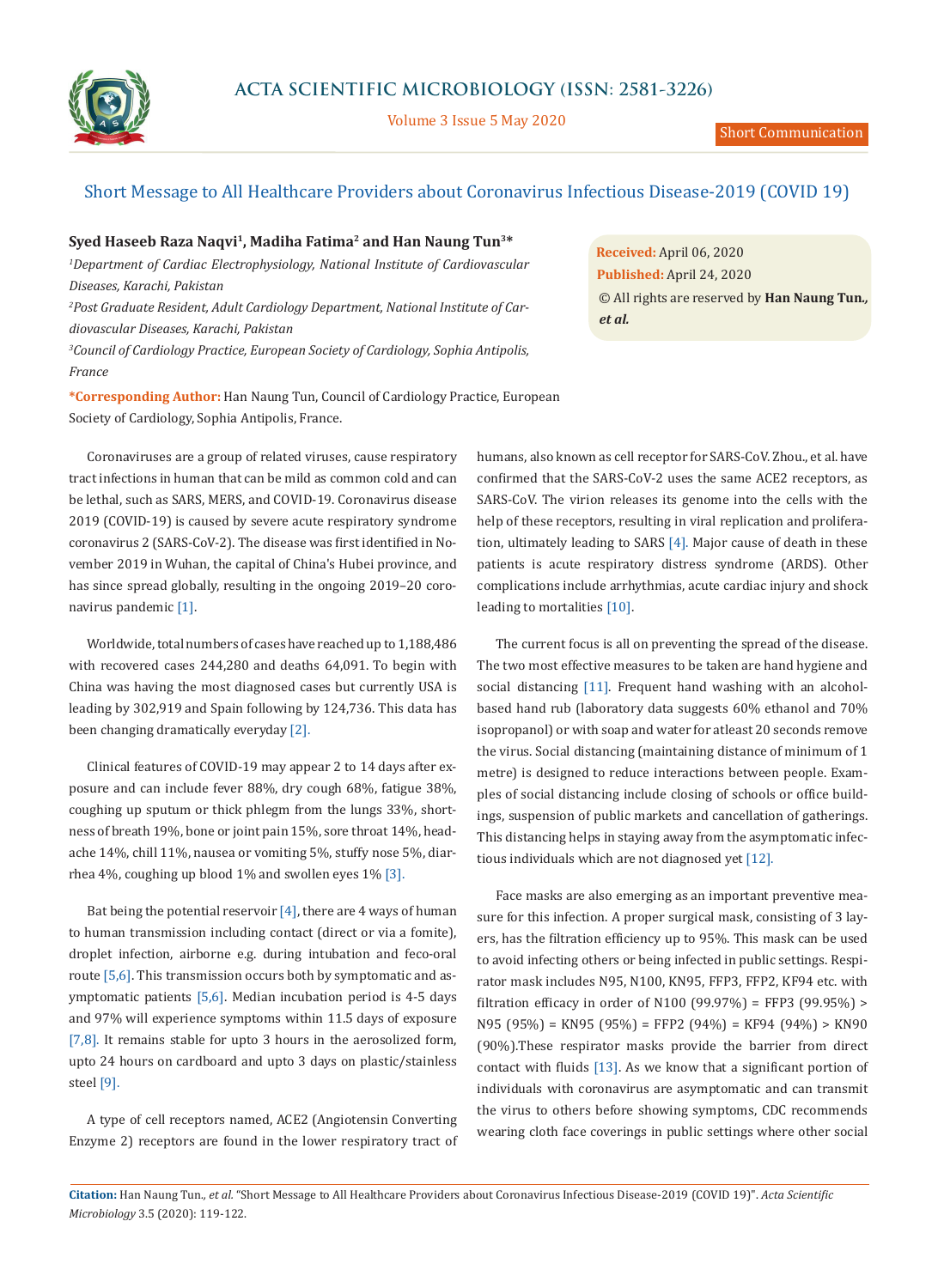distancing measures are difficult to maintain (e.g. grocery stores and pharmacies). Although cloth masks lack filtration property but it can prevent the spread of droplets from the asymptomatic infected person [14].

In order to screen the patients, CDC has prioritized the population for screening [15]:

- Priority 1 is given to hospitalized patients and symptomatic healthcare workers.
- Priority 2 is given to patients in long-term care facilities with symptoms, patients 65 years of age and older with symptoms, patients with underlying conditions (cardiovascular diseases, DM, COPD, HTN, cancer) with symptoms and first responders with symptoms.
- Priority 3 is given to Individuals who do not meet any of the above categories with symptoms, critical infrastructure workers with symptoms, health care workers and first responders and individuals with mild symptoms in communities experiencing high COVID-19 hospitalization.

For initial diagnostic testing of COVID-19, recommendation is to collect and test an upper respiratory specimen. Nasopharyngeal specimen is the preferred choice for swab-based SARS-CoV-2 testing. If collection of nasopharyngeal swab is impossible, oropharyngeal (OP), and nasal mid-turbinate (NMT) or anterior nares specimen are acceptable in alternative way. Lower respiratory tract specimens such as sputum or bronchoalveolar lavage (BAL) can also be tested, if available [16].

Healthcare workers (HCWs) are the first line of defence against this pandemic. Screening starts from the screening/triage rooms which should be located outside the emergency room. At triage, all HCWs must apply standard precautions for all patients including use of appropriate personal protective equipment (PPE) according to a risk assessment, environmental surfaces cleaning with water and detergent or chlorinated disinfectant and sterilization of patient-care equipment (stethoscopes, thermometers, BP cuffs, Pulse oximeters etc.). Ensure that all patients cover their nose and mouth with a tissue or elbow when coughing or sneezing. Don't touch your face, eyes or mouth (this is how the virus initially gets into the body). Use face mask or Cough/sneeze into your elbow. Offer a medical mask to patients with suspected COVID-19 while they are in waiting/public areas [17].

HCWs should apply WHO's My 5 Moments for Hand Hygiene approach before touching a patient, before any clean or aseptic procedure is performed, after exposure to body fluid, after touching a patient, and after touching a patient's surroundings [18].

In cases where quarantine at home is advised, a trained HCW should assess residential setting and educate patients and their families, wherever is feasible. Recommendations include placing the patient in a well-ventilated single room, limit the movement in the house, limit the number of caregivers and minimize shared space (e.g. kitchen, bathroom). Maintain hand hygiene and social distancing. Patient should wear medical mask and change daily. Caregivers should wear a medical mask when in the same room as the patient. Use gloves and protective clothing (plastic aprons) for daily cleaning and disinfecting surfaces that are frequently touched in the room where the patient is being cared for. Clean the patient's clothes, bed linen, and bath and hand towels using regular laundry soap and water or machine wash at 60 - 90°C (140 - 194°F) with common household detergent. For mild laboratory confirmed patients who are cared for at home, to be released from home isolation, cases must test negative using PCR testing twice from samples collected at least 24 hours apart [17].

HCWs working in the isolation room of patient with known or suspected COVID-19 must wear dedicated PPE. Such PPE include respirators, apron, head cover, gloves, eye protection and shoe cover. They must know how to properly don, use, and doff PPE in a manner to prevent self-contamination, how to properly dispose of or disinfect and maintain PPE and the limitations of PPE. Cleaners working should also wear medical mask, apron, gloves, eye protection (if risk of splash from organic material or chemicals) and shoe covers. In order to limit exposure duty hours must be minimized to 6 - 8 hours [19].

HCWs working in cath lab should don PPE (preferably for aerosolized precautions given the risk of emergent intubation/suctioning/CPR) and must be skilled in doffing and donning PPE. All the elective procedures including PCI for stable ischemic heart disease must be delayed after weighing risk vs benefit. For patients with STEMI, fibrinolysis should be considered for stable patients with active COVID-19 but for unstable patients, where primary PCI is essential, appropriate PPE should be worn before the intervention. The patient must wear a surgical mask. For NSTE-ACS patients, conservative therapy may be sufficient based on the patient's risk. Approximately 7% of patients with COVID-19 may represent either type 2 MI or myocarditis. Some procedures (pulmonary artery catheter placement, pericardiocentesis and intra-aortic balloon pump insertion) should be considered to be performed at bedside, to avoid transport of patients. Restriction of suspected of known COVID-19 cases to a dedicated laboratory may be beneficial. The use of Powered Air Purifying Respirator (PAPR) systems may also be reasonable, especially for patients who may be vomiting, or

**Citation:** Han Naung Tun*., et al.* "Short Message to All Healthcare Providers about Coronavirus Infectious Disease-2019 (COVID 19)". *Acta Scientific Microbiology* 3.5 (2020): 119-122.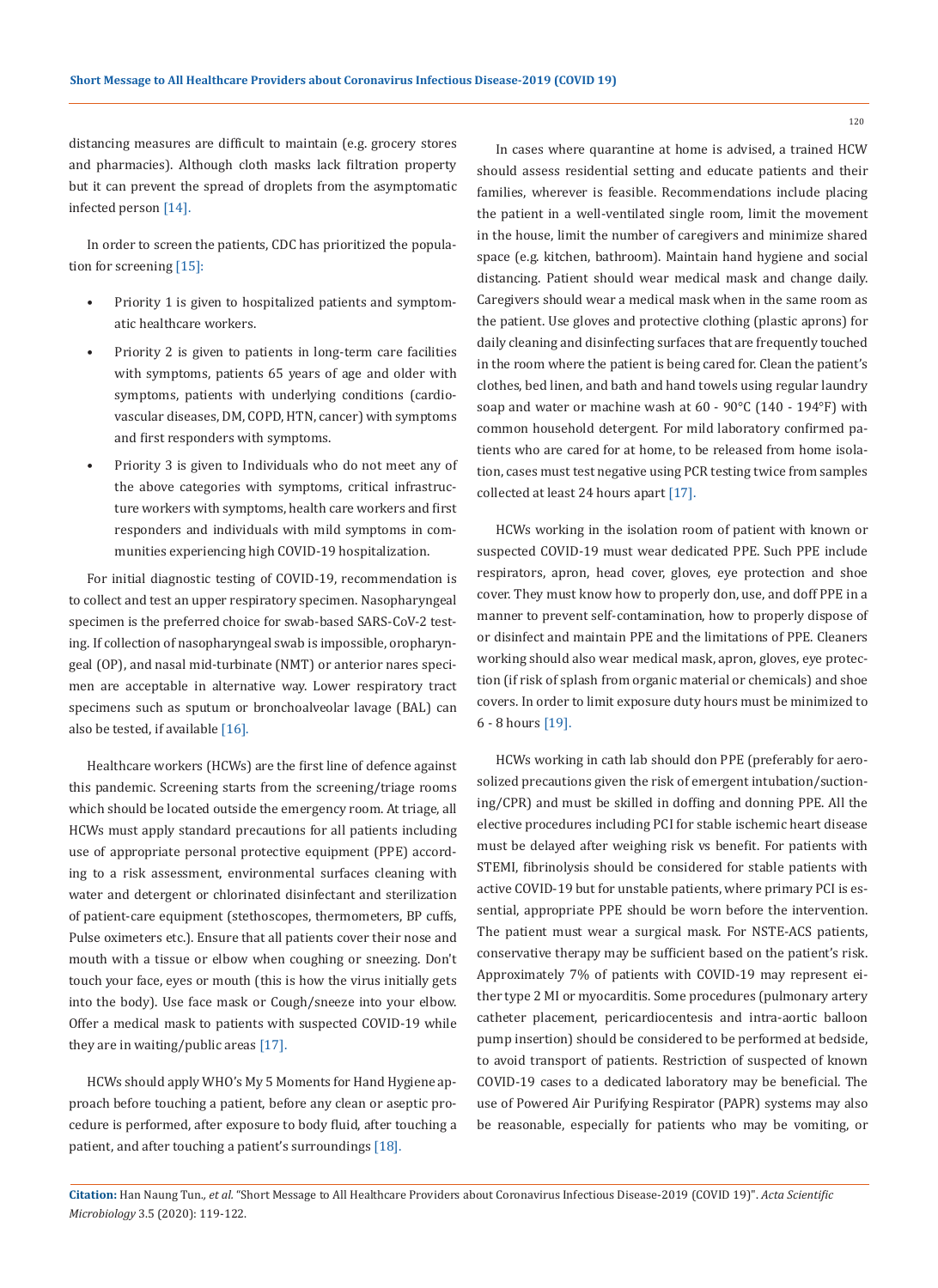those who may require CPR and/or intubation. Cath labs will require a terminal clean following the procedure leading to delays for subsequent procedures [20].

Regarding the hospital discharge of a COVID-19 positive case or discontinuation of quarantine following criteria has been recommended [21]:

- 1. Normal temperature lasting longer than 3 days,
- 2. Resolved respiratory symptoms,
- 3. Substantially improved acute exudative lesions on chest computed tomography (CT) images, and
- 4. 2 consecutively negative RT-PCR test results separated by at least 1 day.

Where testing is not possible, WHO recommends that confirmed patients remain isolated for an additional two weeks after symptoms resolve?

Currently extensive work has been done on numerous antimalarials, antiviral agents, immunotherapies, and scientists from different countries are playing their part in developing vaccine. The FDA issued an emergency use authorization to allow use of Chloroquine/hydroxychloroquine, hydroxychloroquine 800 mg on day 1 then 400 mg daily or chloroquine 1g on day 1 then 500 mg daily, each for four to seven days total depending on clinical response. QTc monitoring is required [22]. Recent data of Remdesivir [23], Lopinavir-ritonavir [24], Favipiravir [25], IL-6 pathway inhibitors: Tocilizumab, azithromycin does not show convincing evidence for their use yet. Plasma collected from persons who have recovered from COVID-19 that may contain antibodies to SARS-Cov2 and can be administered into the patients with severe or life-threatening COVID-19. COVID-19 convalescent plasma is not intended for prevention of the infection.

Take home message is that every individual has to fight this war at his/her own level. Lessons should be learned from countries like China, Taiwan, Singapore and South Korea where they adopted early lockdown, closing of schools, parks and other public areas with severe restrictions on international and domestic travel. Work from home for offices was encouraged and Public gatherings were banned. Active, free and massive screening for symptomatic individuals, case contacts and travelers was done. Strict quarantine of suspected cases was ensured. Only people with severe symptoms were hospitalized, the rest being sent home. Mask wearing, hand hygiene and thermal screening were encouraged. The public was educated about the coronavirus-associated risks and precautions via dedicated websites, mass media, phone messages and mobile apps.

#### **Conflict of Interest**

None to declare.

### **Bibliography**

- 1. Zhou P., *et al.* ["A pneumonia outbreak associated with a new](https://www.nature.com/articles/s41586-020-2012-7)  [coronavirus of probable bat origin". \(2020\).](https://www.nature.com/articles/s41586-020-2012-7)
- 2. Zou L., *et al.* ["SARS-CoV-2 Viral Load in Upper Respiratory](https://www.nejm.org/doi/full/10.1056/NEJMc2001737)  [Specimens of Infected Patients".](https://www.nejm.org/doi/full/10.1056/NEJMc2001737) *The New England Journal of Medicine* [382 \(2020\):1177-1179.](https://www.nejm.org/doi/full/10.1056/NEJMc2001737)
- 3. [World Health Organization. "Report of the WHO-China Joint](https://www.who.int/docs/default-source/coronaviruse/who-china-joint-mission-on-covid-19-final-report.pdf)  [Mission on Coronavirus Disease 2019 \(COVID-19\)" \(2020\).](https://www.who.int/docs/default-source/coronaviruse/who-china-joint-mission-on-covid-19-final-report.pdf)
- 4. Guan W-j., *et al.* ["Clinical Characteristics of Coronavirus Dis](https://www.nejm.org/doi/full/10.1056/NEJMoa2002032)ease 2019 in China". *[The New England Journal of Medicine](https://www.nejm.org/doi/full/10.1056/NEJMoa2002032)*  [\(2020\).](https://www.nejm.org/doi/full/10.1056/NEJMoa2002032)
- 5. Lauer SA., *et al.* ["The Incubation Period of Coronavirus Dis](https://annals.org/aim/fullarticle/2762808/incubation-period-coronavirus-disease-2019-covid-19-from-publicly-reported)[ease 2019 \(COVID-19\) From Publicly Reported Confirmed](https://annals.org/aim/fullarticle/2762808/incubation-period-coronavirus-disease-2019-covid-19-from-publicly-reported)  [Cases: Estimation and Application".](https://annals.org/aim/fullarticle/2762808/incubation-period-coronavirus-disease-2019-covid-19-from-publicly-reported) *Annals of Internal Medicine*  [\(2020\).](https://annals.org/aim/fullarticle/2762808/incubation-period-coronavirus-disease-2019-covid-19-from-publicly-reported)
- 6. Van Doremalen N., *et al.* ["Aerosol and Surface Stability of SARS-](https://www.nejm.org/doi/full/10.1056/NEJMc2004973)[CoV-2 as Compared with SARS-CoV-1".](https://www.nejm.org/doi/full/10.1056/NEJMc2004973) *The New England Jour[nal of Medicine](https://www.nejm.org/doi/full/10.1056/NEJMc2004973)* (2020).
- 7. Huang C., *et al.* ["Clinical features of patients infected with 2019](https://www.thelancet.com/journals/lancet/article/PIIS0140-6736(20)30183-5/fulltext)  [novel coronavirus in Wuhan". China \(2020\).](https://www.thelancet.com/journals/lancet/article/PIIS0140-6736(20)30183-5/fulltext)
- 8. [Wilder-Smith A and Freedman DO. Isolation, quarantine, social](https://www.ncbi.nlm.nih.gov/pubmed/32052841)  [distancing and community containment: pivotal role for old](https://www.ncbi.nlm.nih.gov/pubmed/32052841)[style public health measures in the novel coronavirus \(2019](https://www.ncbi.nlm.nih.gov/pubmed/32052841) [nCoV\) outbreak \(2020\).](https://www.ncbi.nlm.nih.gov/pubmed/32052841)
- 9. [Infection prevention and control \(2019\).](https://www.who.int/emergencies/diseases/novel-coronavirus-2019/technical-guidance/infection-prevention-and-control)
- 10. [CDC NIOSH-Approved N95 Particulate Filtering Facepiece](https://www.cdc.gov/niosh/npptl/topics/respirators/disp_part/n95list1.html)  [Respirators - 3M Suppliers List \(2020\).](https://www.cdc.gov/niosh/npptl/topics/respirators/disp_part/n95list1.html)
- 11. [Recommendation Regarding the Use of Cloth Face Coverings](https://www.cdc.gov/coronavirus/2019-ncov/prevent-getting-sick/cloth-face-cover.html)  [\(2020\).](https://www.cdc.gov/coronavirus/2019-ncov/prevent-getting-sick/cloth-face-cover.html)
- 12. [Interim Guidance: Healthcare Professionals 2019-nCoV](https://www.cdc.gov/coronavirus/2019-nCoV/hcp/clinical-criteria.html)  [\(2019\).](https://www.cdc.gov/coronavirus/2019-nCoV/hcp/clinical-criteria.html)
- 13. [Clinical Specimens: Novel Coronavirus \(2019-nCoV\) \(2020\).](https://www.cdc.gov/coronavirus/2019-nCoV/lab/guidelines-clinical-specimens.html)
- 14. [Technical guidance \(2019\).](https://www.who.int/emergencies/diseases/novel-coronavirus-2019/technical-guidance/infection-prevention-and-control)
- 15. Sax H., *et al.* ["My five moments for hand hygiene': a user-cen](https://www.ncbi.nlm.nih.gov/pubmed/17719685)[tred design approach to understand, train, monitor and report](https://www.ncbi.nlm.nih.gov/pubmed/17719685)  hand hygiene". *[Journal of Hospital Infection](https://www.ncbi.nlm.nih.gov/pubmed/17719685)* 67.1 (2007): 9-21.

**Citation:** Han Naung Tun*., et al.* "Short Message to All Healthcare Providers about Coronavirus Infectious Disease-2019 (COVID 19)". *Acta Scientific Microbiology* 3.5 (2020): 119-122.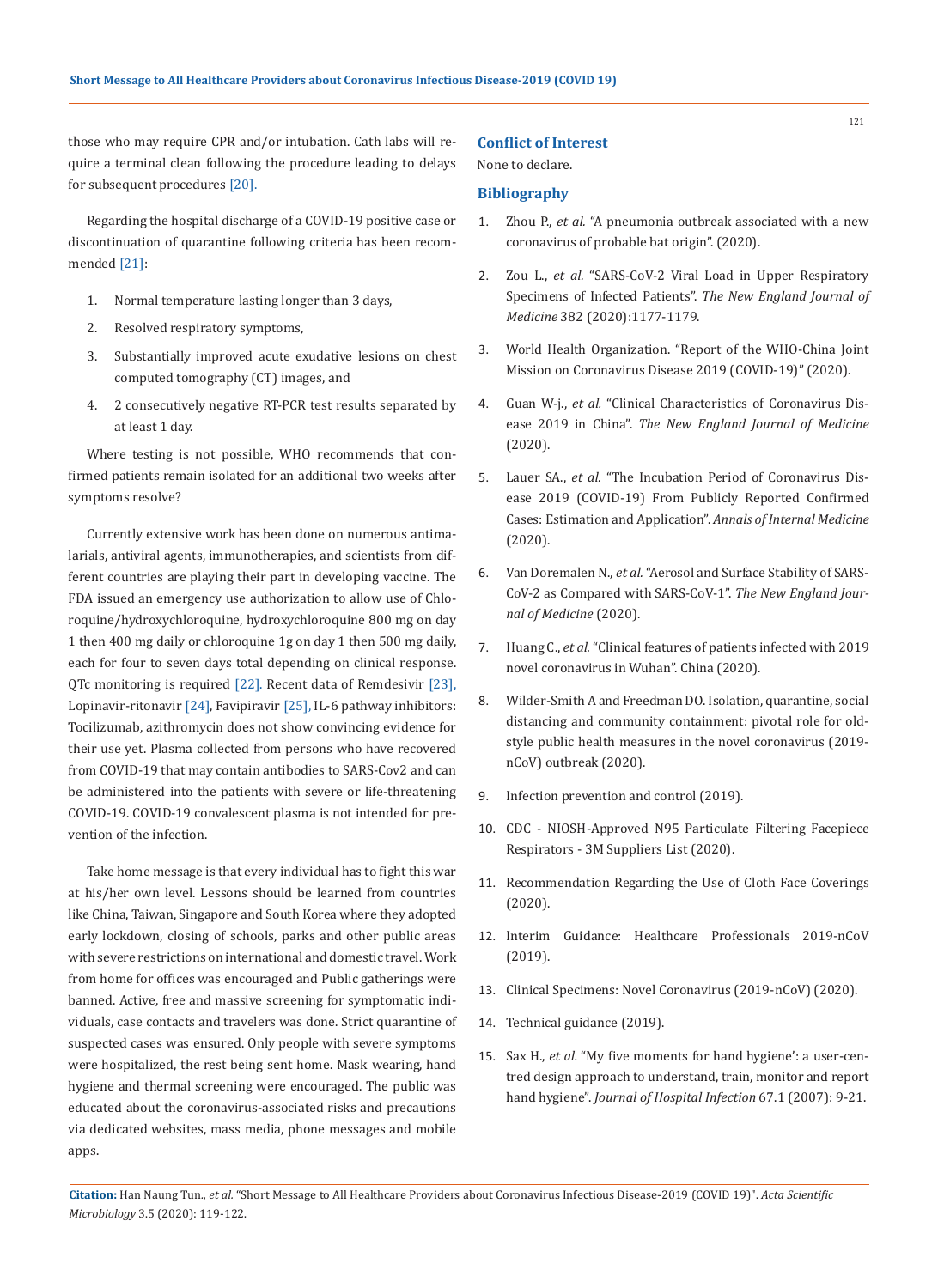- 16. [Infection Control: Severe acute respiratory syndrome corona](https://www.cdc.gov/coronavirus/2019-ncov/infection-control/control-recommendations.html)[virus 2 \(SARS-CoV-2\) \(2020\).](https://www.cdc.gov/coronavirus/2019-ncov/infection-control/control-recommendations.html)
- 17. Welt FGP., *et al.* ["Society of Cardiovascular Angiography. \(2020,](http://www.onlinejacc.org/content/early/2020/03/16/j.jacc.2020.03.021)  [March 17\). Catheterization Laboratory Considerations During](http://www.onlinejacc.org/content/early/2020/03/16/j.jacc.2020.03.021)  [the Coronavirus \(COVID-19\) Pandemic: From ACC's Interven](http://www.onlinejacc.org/content/early/2020/03/16/j.jacc.2020.03.021)[tional Council and SCAI \(2020\).](http://www.onlinejacc.org/content/early/2020/03/16/j.jacc.2020.03.021)
- 18. [China National Health Commission. "Diagnosis and treatment](http://www.nhc.gov.cn/yzygj/s7653p/202002/d4b895337e19445f8d728fcaf1e3e13a.shtml)  [of 2019-nCoV pneumonia in China". In Chinese \(2020\).](http://www.nhc.gov.cn/yzygj/s7653p/202002/d4b895337e19445f8d728fcaf1e3e13a.shtml)
- 19. Chen Z., *et al.* ["Efficacy of hydroxychloroquine in patients with](https://www.medrxiv.org/content/10.1101/2020.03.22.20040758v3)  [COVID-19: results of a randomized clinical trial".](https://www.medrxiv.org/content/10.1101/2020.03.22.20040758v3) *Medicines Rxiv* [\(2020\).](https://www.medrxiv.org/content/10.1101/2020.03.22.20040758v3)
- 20. Agostini ML., *et al.* ["Coronavirus susceptibility to the antivi](https://mbio.asm.org/content/9/2/e00221-18/figures-only)[ral remdesivir \(GS-5734\) is mediated by the viral polymerase](https://mbio.asm.org/content/9/2/e00221-18/figures-only)  [and the proofreading exoribonuclease".](https://mbio.asm.org/content/9/2/e00221-18/figures-only) *MBio* 9.2 (2018): [e00221-18.](https://mbio.asm.org/content/9/2/e00221-18/figures-only)
- 21. Cao B., *et al.* ["A trial of lopinavir–ritonavir in adults hospital](https://www.nejm.org/doi/full/10.1056/NEJMoa2001282)ized with severe Covid-19". *[New England Journal of Medicine](https://www.nejm.org/doi/full/10.1056/NEJMoa2001282)* [\(2020\).](https://www.nejm.org/doi/full/10.1056/NEJMoa2001282)
- 22. Cai Q., *et al.* ["Experimental treatment with favipiravir for CO-](https://www.sciencedirect.com/science/article/pii/S2095809920300631)[VID-19: an open-label control study".](https://www.sciencedirect.com/science/article/pii/S2095809920300631) *Engineering* (2020).
- 23. Xu X., *et al.* ["Effective treatment of severe COVID-19 patients](http://www.chinaxiv.org/user/download.htm?id=30387)  [with Tocilizumab". China Xiv preprint \(2020\).](http://www.chinaxiv.org/user/download.htm?id=30387)
- 24. Gautret P., *et al.* ["Hydroxychloroquine and azithromycin as](https://www.ncbi.nlm.nih.gov/pubmed/32205204)  [a treatment of COVID-19: results of an open-label non-ran](https://www.ncbi.nlm.nih.gov/pubmed/32205204)domized clinical trial". *[International Journal of Antimicrobial](https://www.ncbi.nlm.nih.gov/pubmed/32205204)  Agents* [\(2020\): 105949.](https://www.ncbi.nlm.nih.gov/pubmed/32205204)
- 25. Keith., *et al*[. "A novel treatment approach to the novel coro](https://ccforum.biomedcentral.com/articles/10.1186/s13054-020-2836-4)[navirus: an argument for the use of therapeutic plasma ex](https://ccforum.biomedcentral.com/articles/10.1186/s13054-020-2836-4)[change for fulminant COVID-19".](https://ccforum.biomedcentral.com/articles/10.1186/s13054-020-2836-4) *Critical Care* 24 (2020): 128.

#### **Assets from publication with us**

- Prompt Acknowledgement after receiving the article
- Thorough Double blinded peer review
- Rapid Publication
- Issue of Publication Certificate
- High visibility of your Published work

**Website:** https://www.actascientific.com/ **Submit Article:** https://www.actascientific.com/submission.php **Email us:** editor@actascientific.com **Contact us:** +91 9182824667